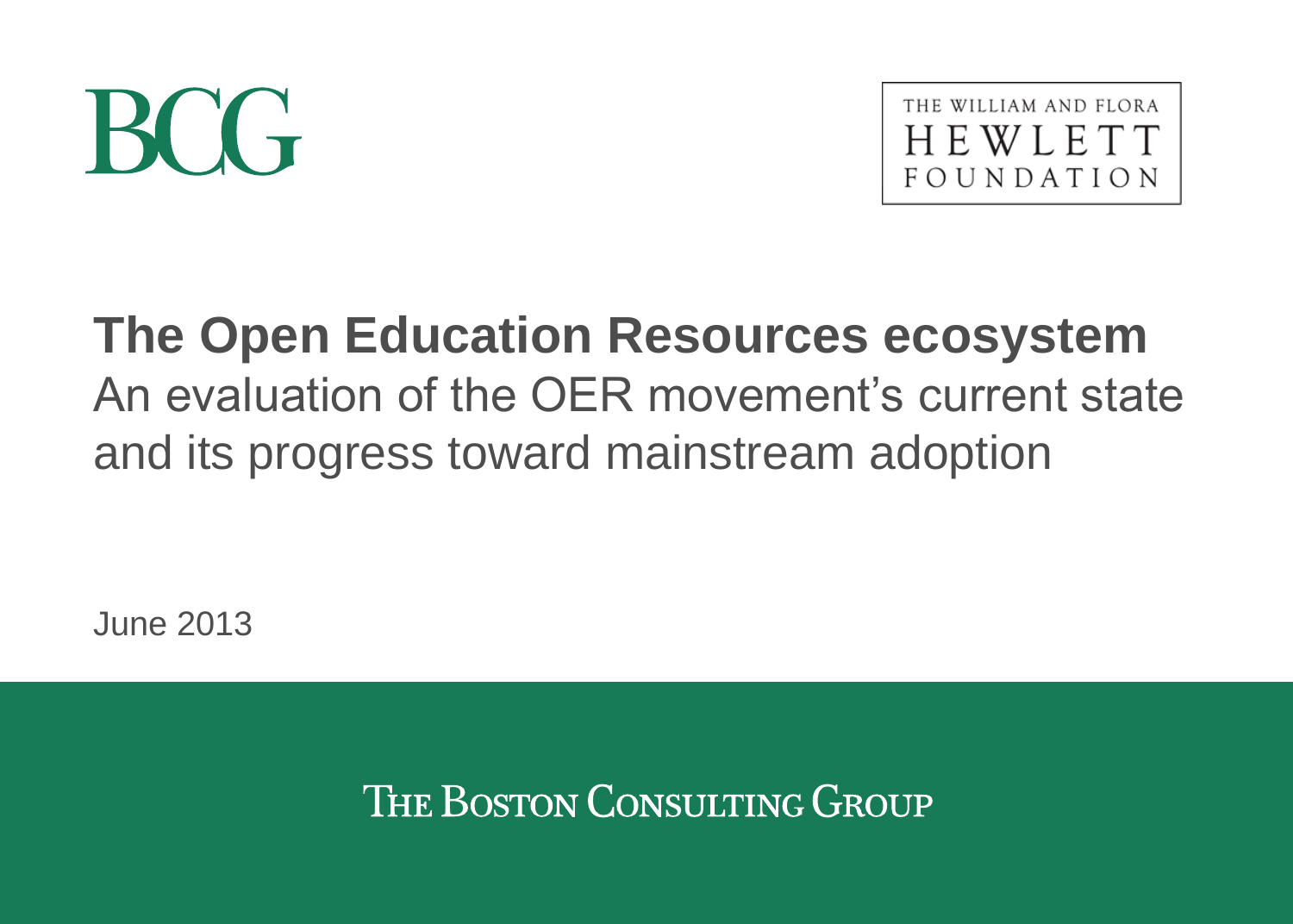**Since the William and Flora Hewlett Foundation began investing in open education resources in 2002, the field has grown significantly: the past decade has seen an influx of OER and increased awareness and adoption**

**However, more work remains to push the OER movement from the sidelines of mainstream education into the center of the classroom**

**The Foundation engaged the Boston Consulting Group in late 2012 to evaluate the state of the current ecosystem in the United States and to help understand how to measure the movement's progress towards a sustainable, mainstream end-state**

**This document contains a summary of BCG's findings, which were based on primary and secondary research, including dozens of interviews of experts and participants in the OER movement and a survey of ~375 K – 12 teachers and educators**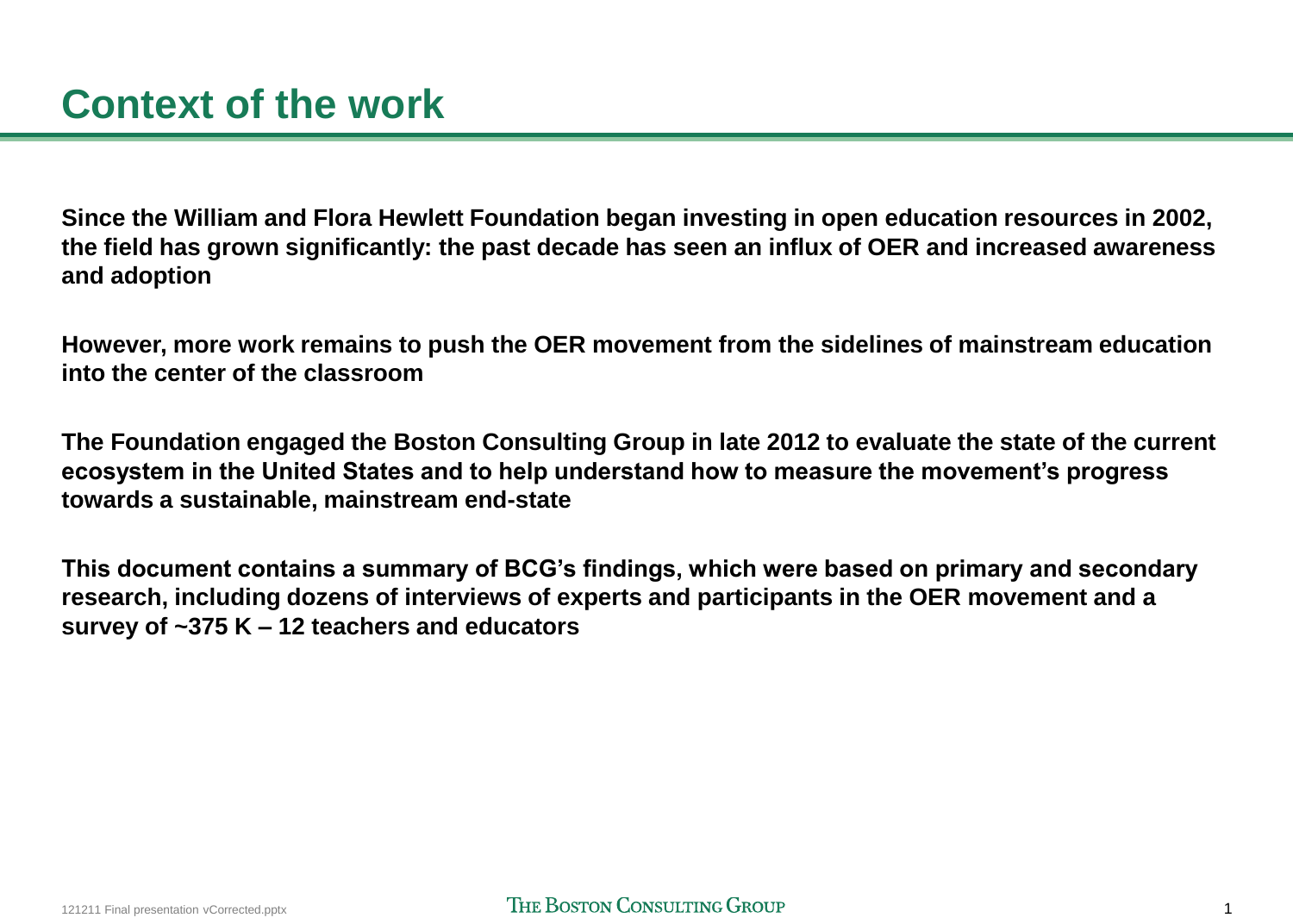# **"Mainstream" defined as in-classroom usage**

Research and proposed metrics address this definition of mainstream OER usage

|                               | <b>OER</b> enriches<br>existing resources                                                                                                                   | <b>OER</b> used as<br>primary material                                                                                                                                    | <b>OER helps "flip"</b><br>classroom                                                                                                                                                  |
|-------------------------------|-------------------------------------------------------------------------------------------------------------------------------------------------------------|---------------------------------------------------------------------------------------------------------------------------------------------------------------------------|---------------------------------------------------------------------------------------------------------------------------------------------------------------------------------------|
| Role of<br><b>OER</b>         | <b>OER reinforces existing</b><br>content, but remains<br>supplementary<br>E.g., teachers use<br>standard textbook but<br>assign Khan videos as<br>homework | <b>OER primary instructional</b><br>material in the classroom<br>• Teachers start by using<br>off-the-shelf OER<br>products, then remix<br>and share their own<br>content | <b>OER allows for</b><br>individualized in-<br>classroom learning<br>• Personalized content<br>delivered via learning<br>platforms<br>• OER significant portion<br>of overall content |
| <b>Role of</b><br>teacher     | Teacher engages in some<br>remixing and sharing of<br>content                                                                                               | <b>Teacher remixes and</b><br>shares content                                                                                                                              | <b>Teacher remixes and</b><br>shares content                                                                                                                                          |
|                               | <b>Teaching methods remain</b><br>largely the same                                                                                                          | <b>Teaching methods remain</b><br>largely the same                                                                                                                        | Teacher serves as coach<br>rather than lecturer                                                                                                                                       |
| <b>Level of</b><br>disruption | Low                                                                                                                                                         | <b>Medium</b>                                                                                                                                                             | <b>High</b>                                                                                                                                                                           |
|                               |                                                                                                                                                             |                                                                                                                                                                           |                                                                                                                                                                                       |

# **Important to note that "wins" towards other visions of success should still be seen as progress**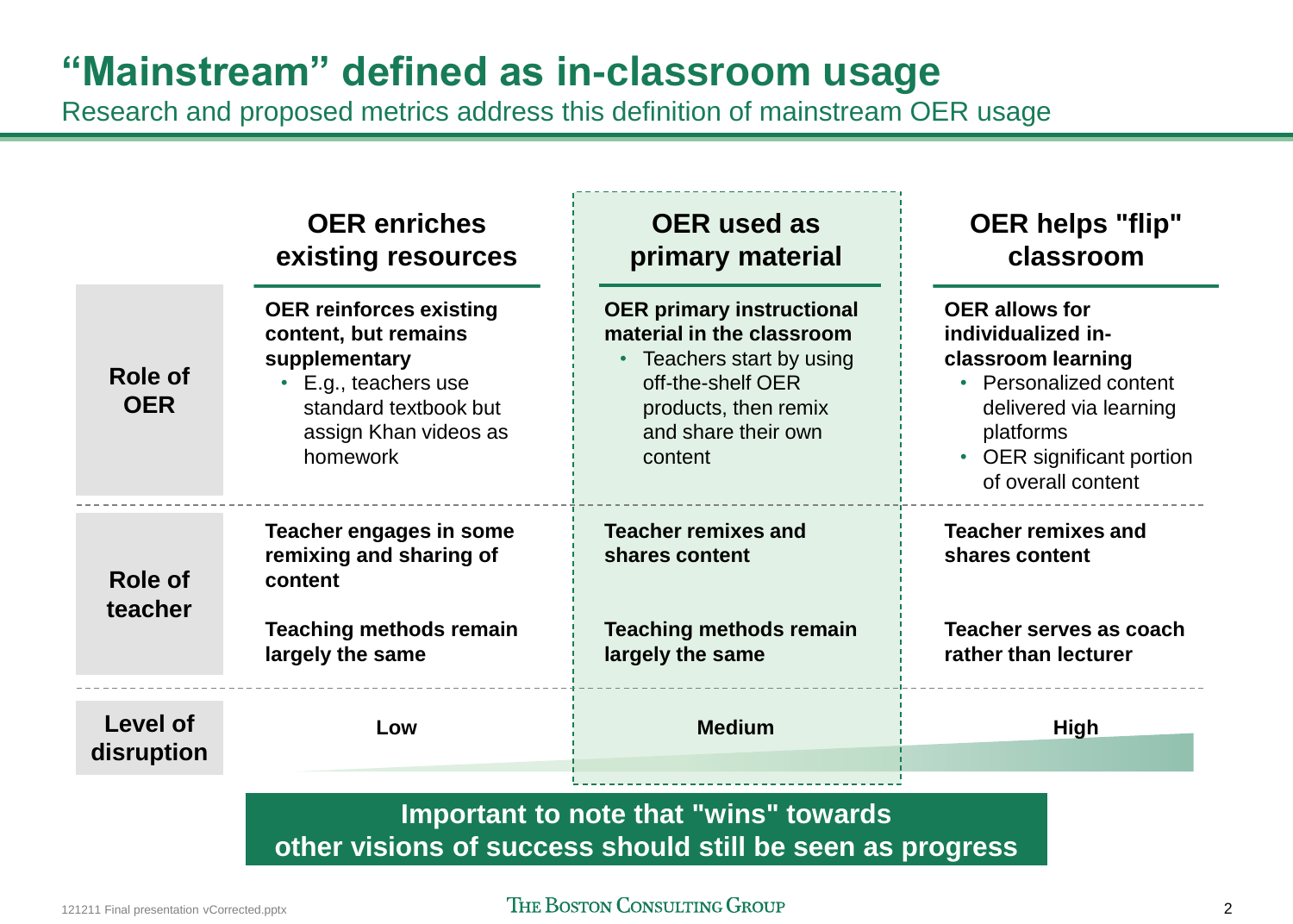# **High quality supply, strong educator demand and supportive policies will drive a healthy, mature ecosystem**



**BCG evaluated supply, demand and policy to understand ecosystem's current state and barriers toward progress**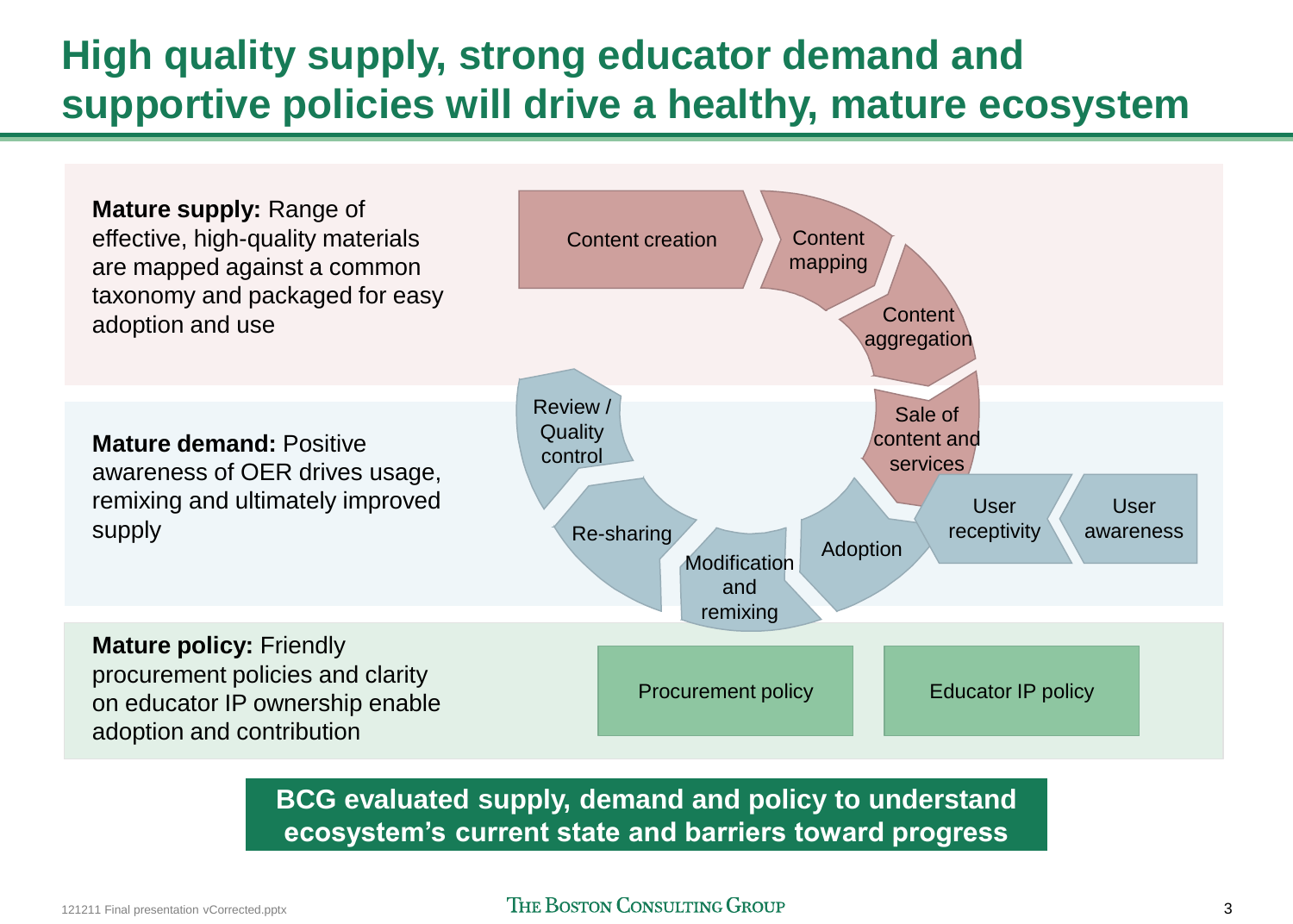# **Given ultimate goal, in-classroom adoption is the key metric**

Tracking adoption enablers will provide additional insight

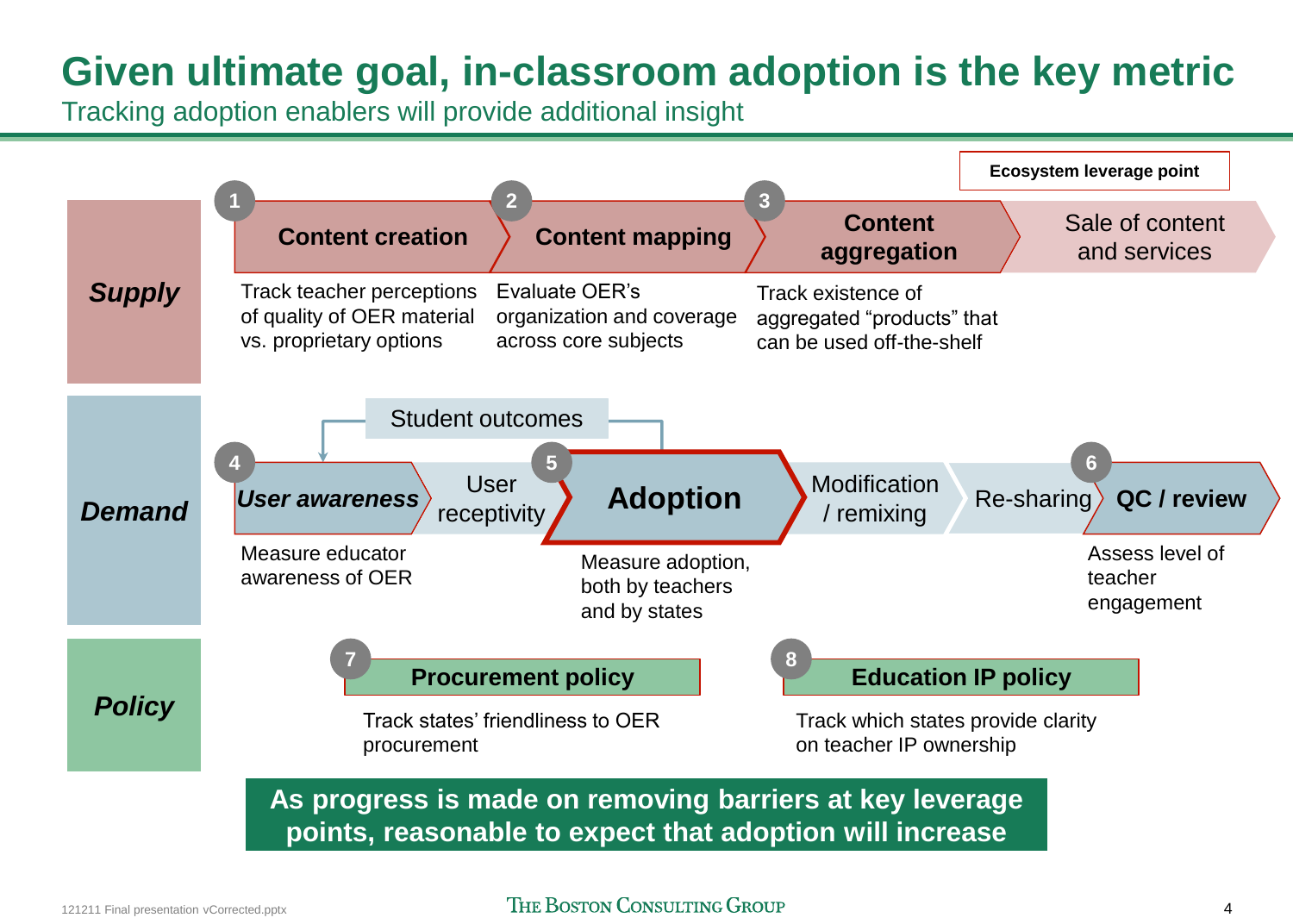# **Research indicates OER is showing positive green shoots, but still has ways to go before reaching mainstream**



121211 Final presentation vCorrected.pptx **5** THE BOSTON CONSULTING GROUP 5 Source: Babson 2011 survey, Compete, Hardin survey, Digital Learning Now!, State Education Policy Center, BCG survey, BCG interviews, BCG analysis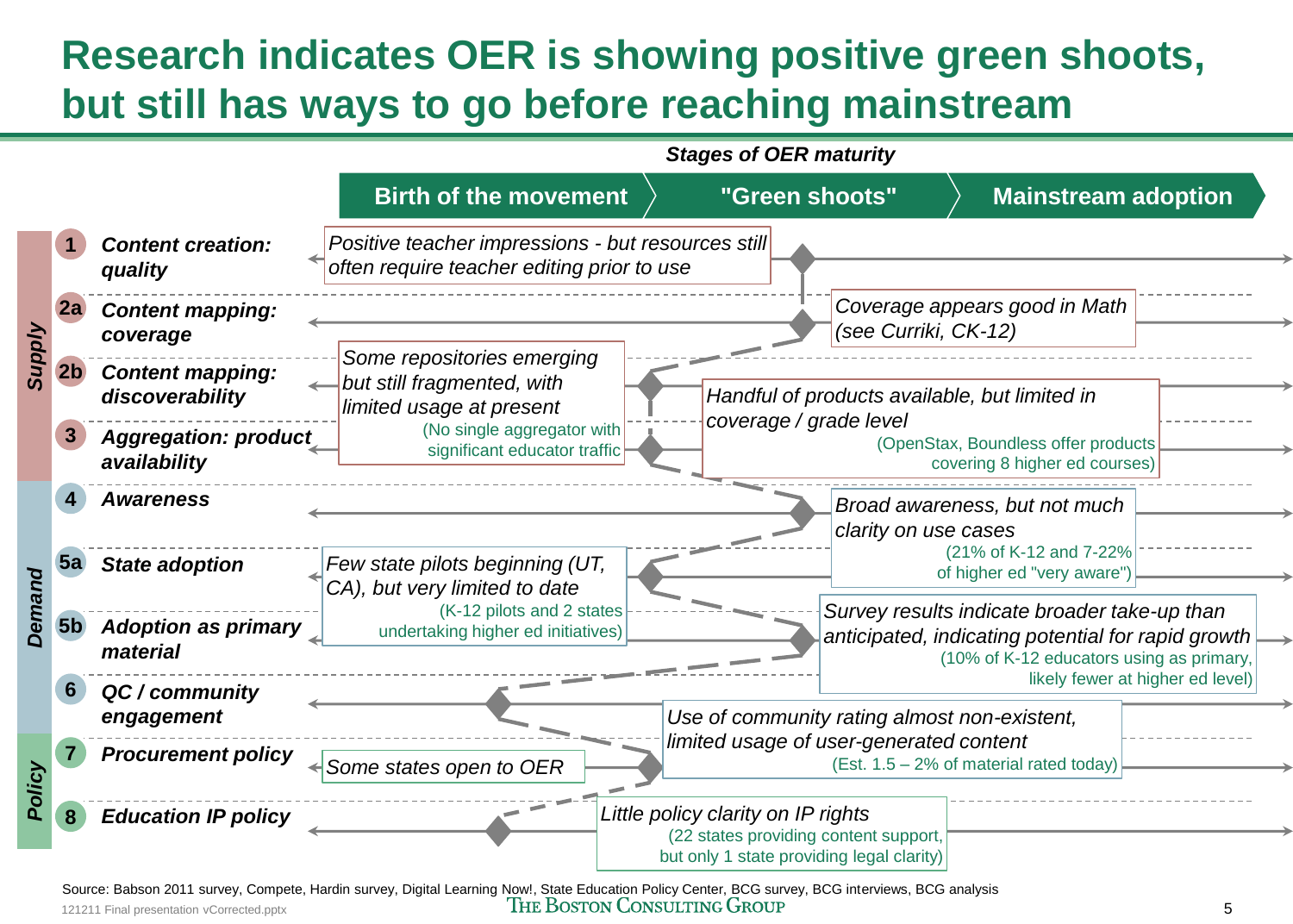# **Analogues provide guidance on how to identify "tipping point" towards mainstream adoption**

### **Adoption accelerates after 15-20% market share<sup>1</sup>**

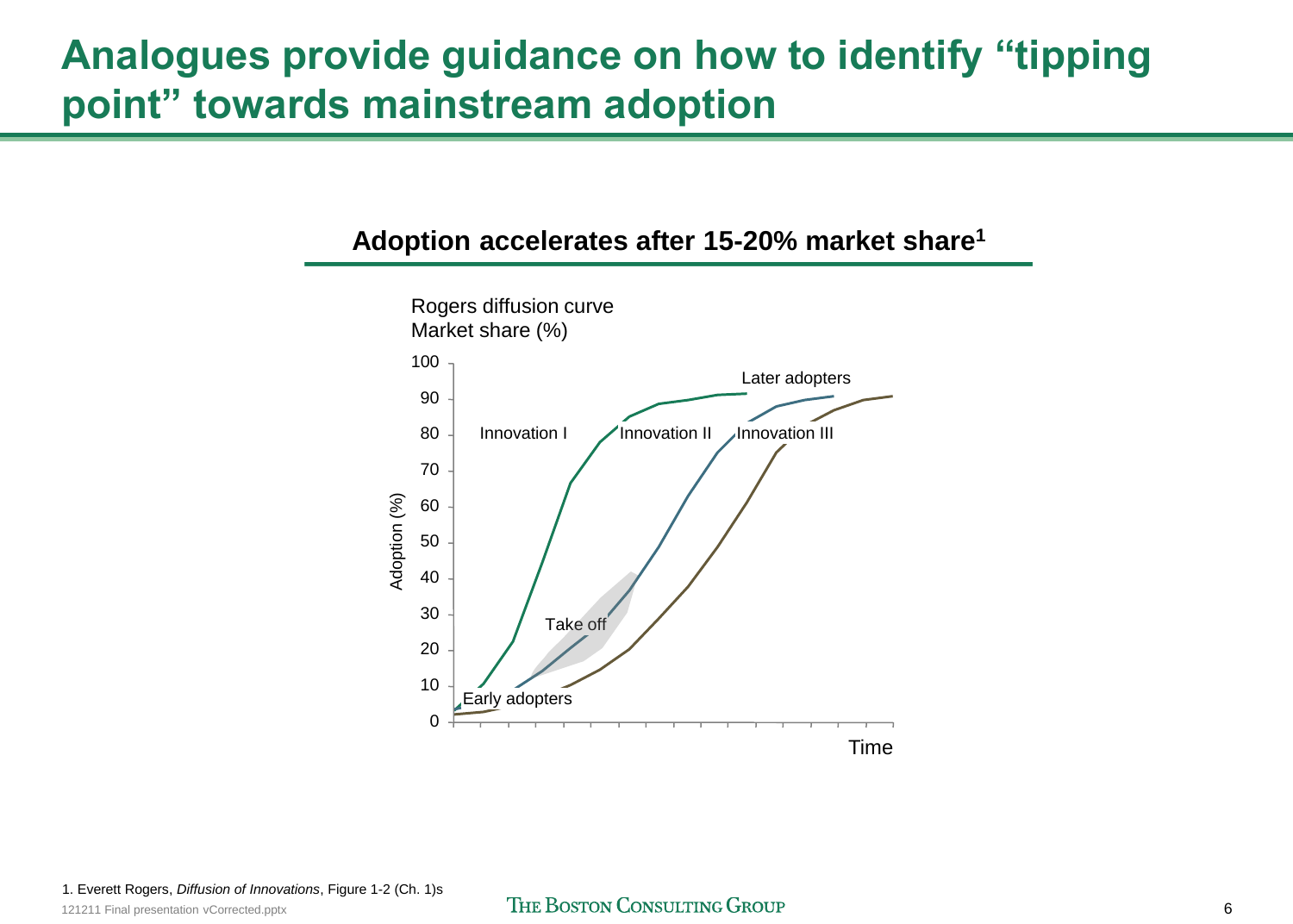# **More resources exist for higher ed, K-12 math and science**

Interviewees indicate that fewer resources are available for K-12 ELA and social studies

# **Coverage of K-12 science / math appears stronger than other subjects**

### **Educators report having difficulty locating non-STEM material**

- **Educator:** *"Sciences seem okay and core mathematics is supported, but specific English requirements are not there."*
- **Educator:** *"We haven't found the 'Holy Grail' of hundreds of open ELA lessons."*

### **Subjects may be less ripe for complete OER coverage**

- Greater need in higher-level English for primary, copyrighted material (e.g., novels)
- History often taught with a narrative point-ofview, single author text

### **Some organizations, such as Gooru, are attempting to map the ecosystem to better understand distribution of content**

• Will eventually be able to compare distribution in a more quantitative way

**Higher education coverage looks robust, but no definitive way to tell**

**Established higher education providers predate many K-12 providers, generating a wealth of content**

### **Universities providing significant open content to the ecosystem**

- **OER advocate:** *"Universities see [OCW] as part of their formula for success."*
- Content from universities viewed as "quality" given brand recognition

**Businesses emerging to take advantage of existing content (e.g., Boundless Learning)**

**But unlike primary education, no universal taxonomy exists to measure coverage against**

**Also unclear who, if anyone, is tracking and mapping coverage today**

Source: BCG interviews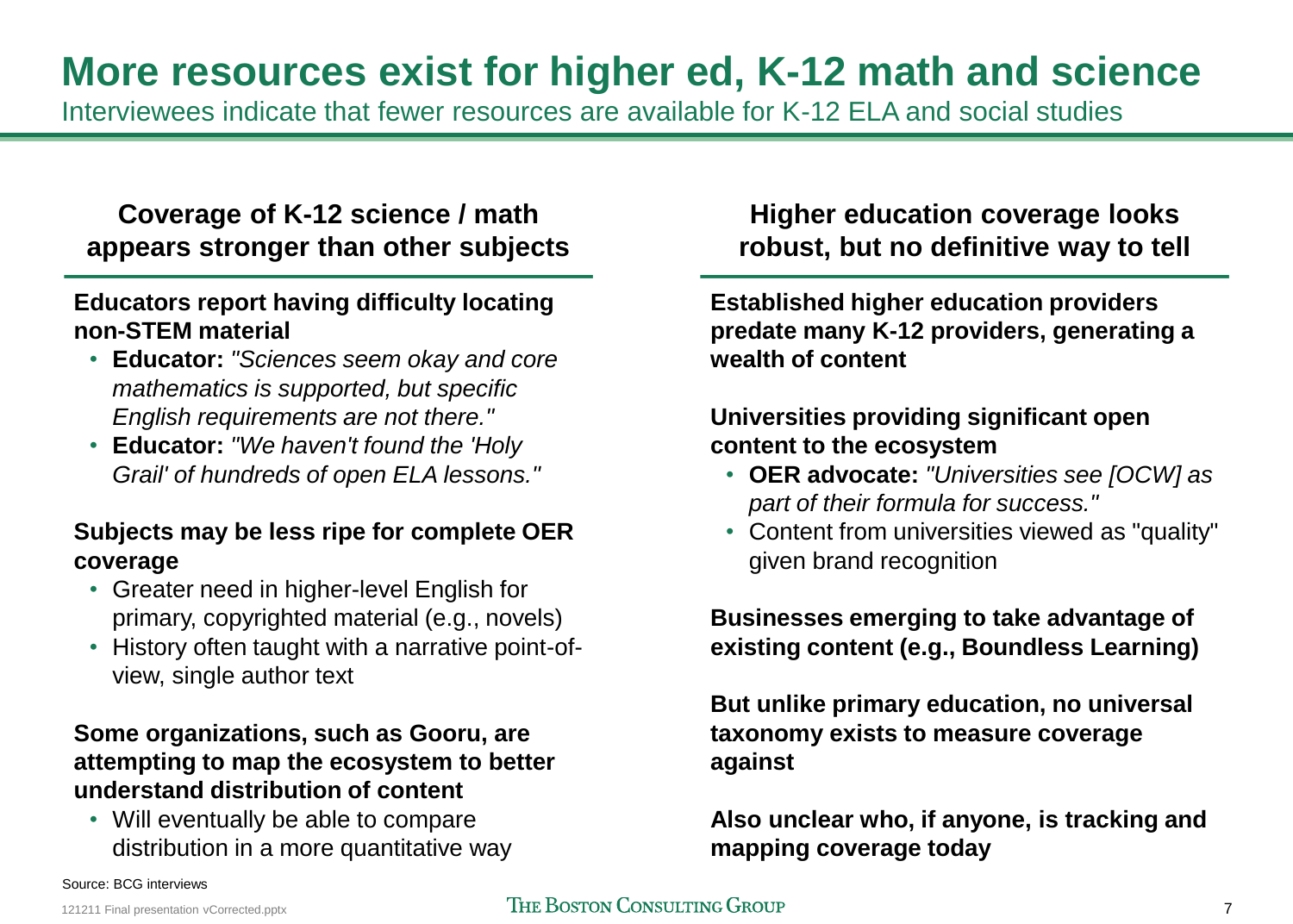# **Educators' perception of quality cautiously positive**

Positive sign for the movement, given importance of quality and efficacy in driving adoption

# **Babson and BCG survey showed satisfaction, but interviews indicated a broader range at K – 12**



1. CAO: Chief Academic Officers

121211 Final presentation vCorrected.pptx **8 THE BOSTON CONSULTING GROUP** 8 Source: BCG interviews, Babson Survey Research Group, Going the Distance – Online Education in the United States (2011), BCG analysis

**Quality and efficacy key drivers of adoption**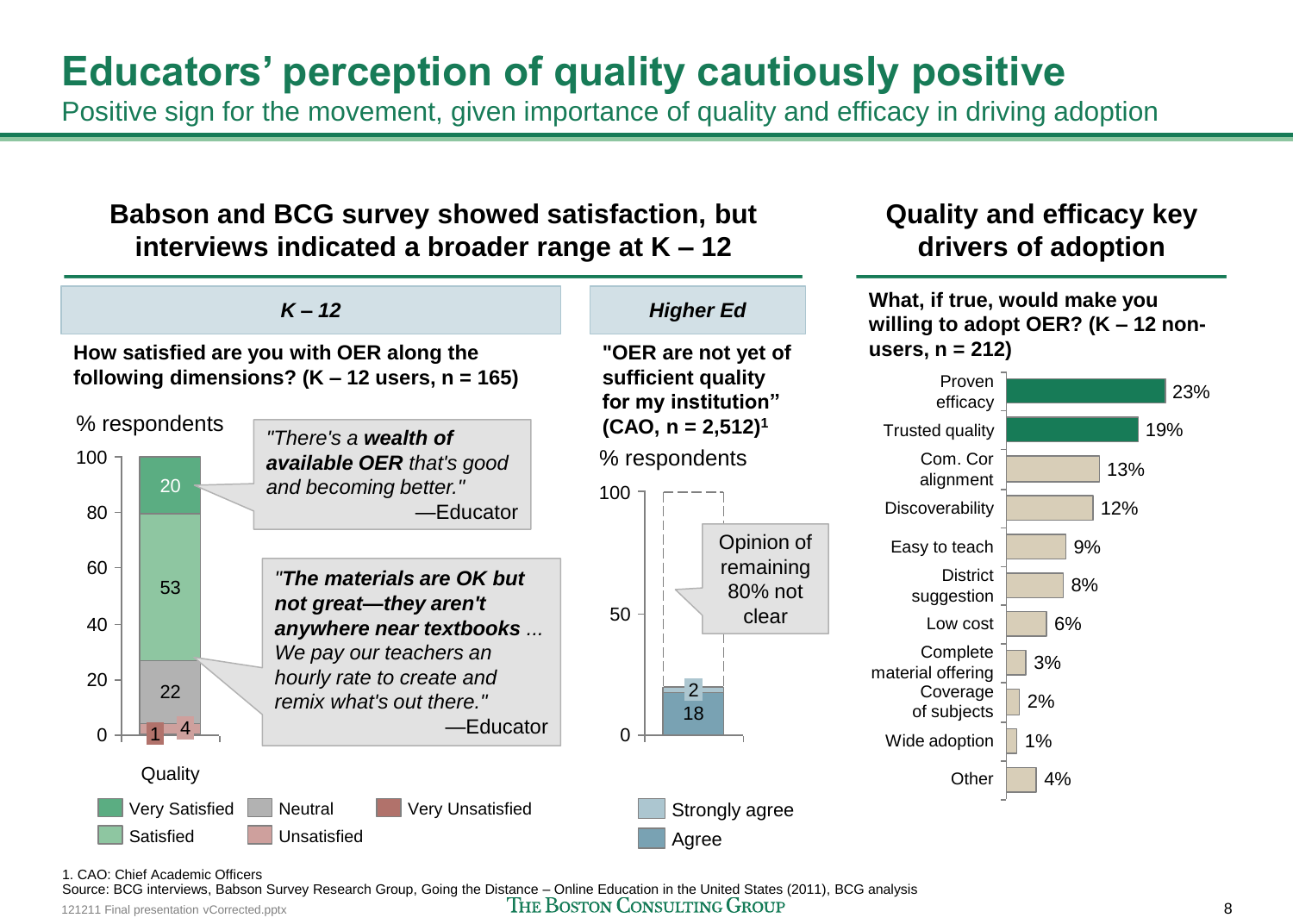# **However, users find it challenging to discover and use existing content**

#### *"There needs to be one place to find all the material, sorted by subject and standards."* —Educator *"Now I have to fish through content ... it's hard to find anything useful in a timely way."*  —Teacher *"In general, there need to be a smaller number of larger OER organizations in order to make the space less fragmented."* —Content creator *"You hunt and hunt for a single lesson, and sometimes you find a user that you can go through, but there aren't a lot of places that aggregate similar kind of materials – things that fit together well."* —Educator **Key challenges Quality material is hard to find** • No clear OER "destination" • Not organized against a common taxonomy • Lack of curation or rating makes quality hard to find **Not packaged in a way that's easy to use** • Generally not useable "offthe-shelf" • Difficult to string together individual resources into a meaningful whole **1 2 Supporting quotes** *" OER is a bit of a data dump. There's no commitment to contextualize the content or make it easily usable."* —Content creator

### **Current aggregators not making discovery particularly user-friendly**

### 121211 Final presentation vCorrected.pptx **9**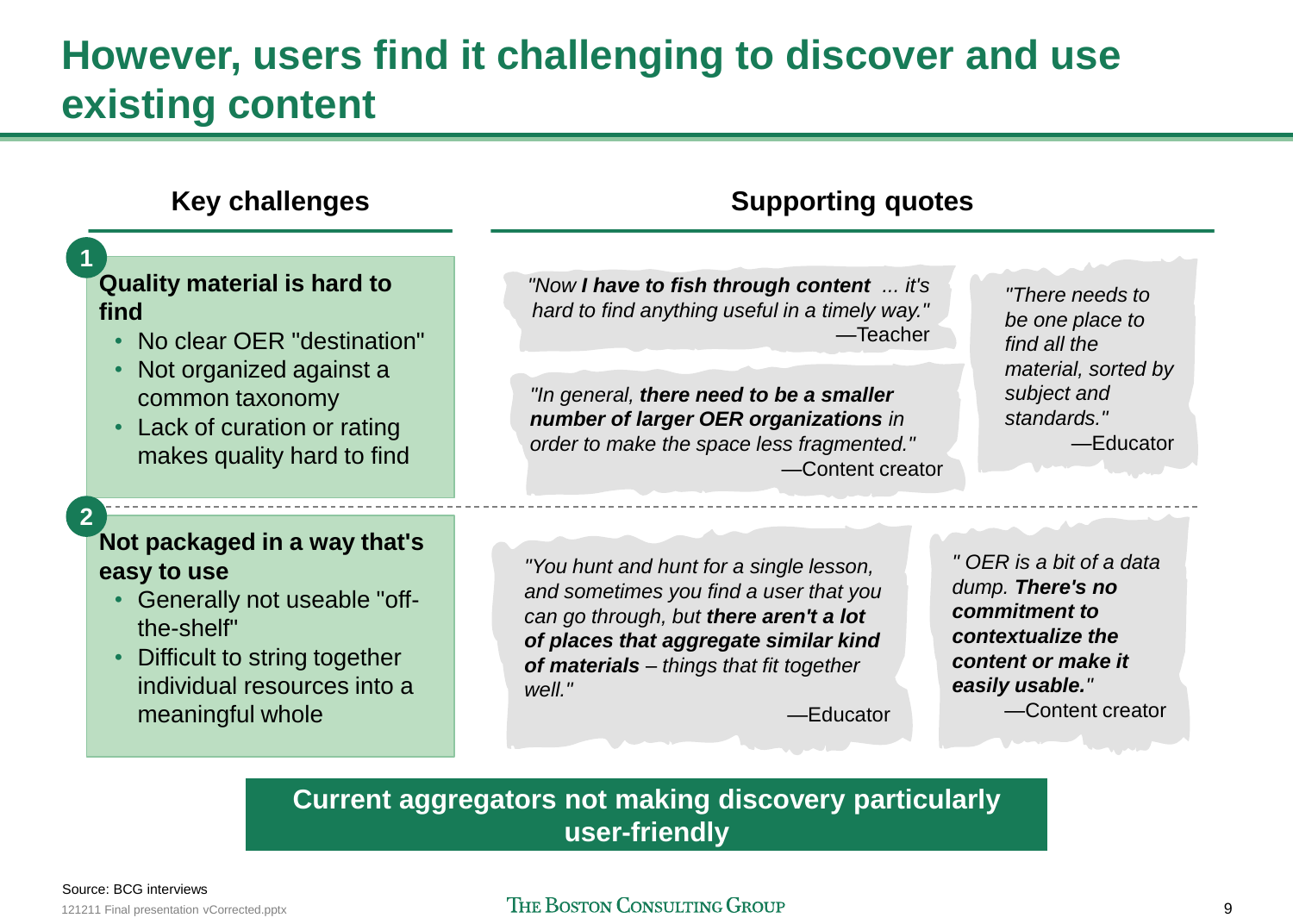# **While general awareness of OER is >50%, K – 12 educators not sure how to fully use in the classroom**

# **~50% of K-12 educators report being aware of OER**





# **However, survey indicates that OER is likely not used to its full potential**

### **50%+ of users reported themselves as only "somewhat aware" of OER**

• **Survey respondent:** *"More information about how OER could be integrated into the class is needed. I am not totally aware of all that is available and would perhaps use OER more if I was more informed"* 

### **74% of non-users report either lack of awareness or knowledge on how to use OER as primary adoption barriers**

• ~37% of aware non-users mention lack of clarity on how to use OER as their main adoption barrier

#### Source: BCG Survey and Analysis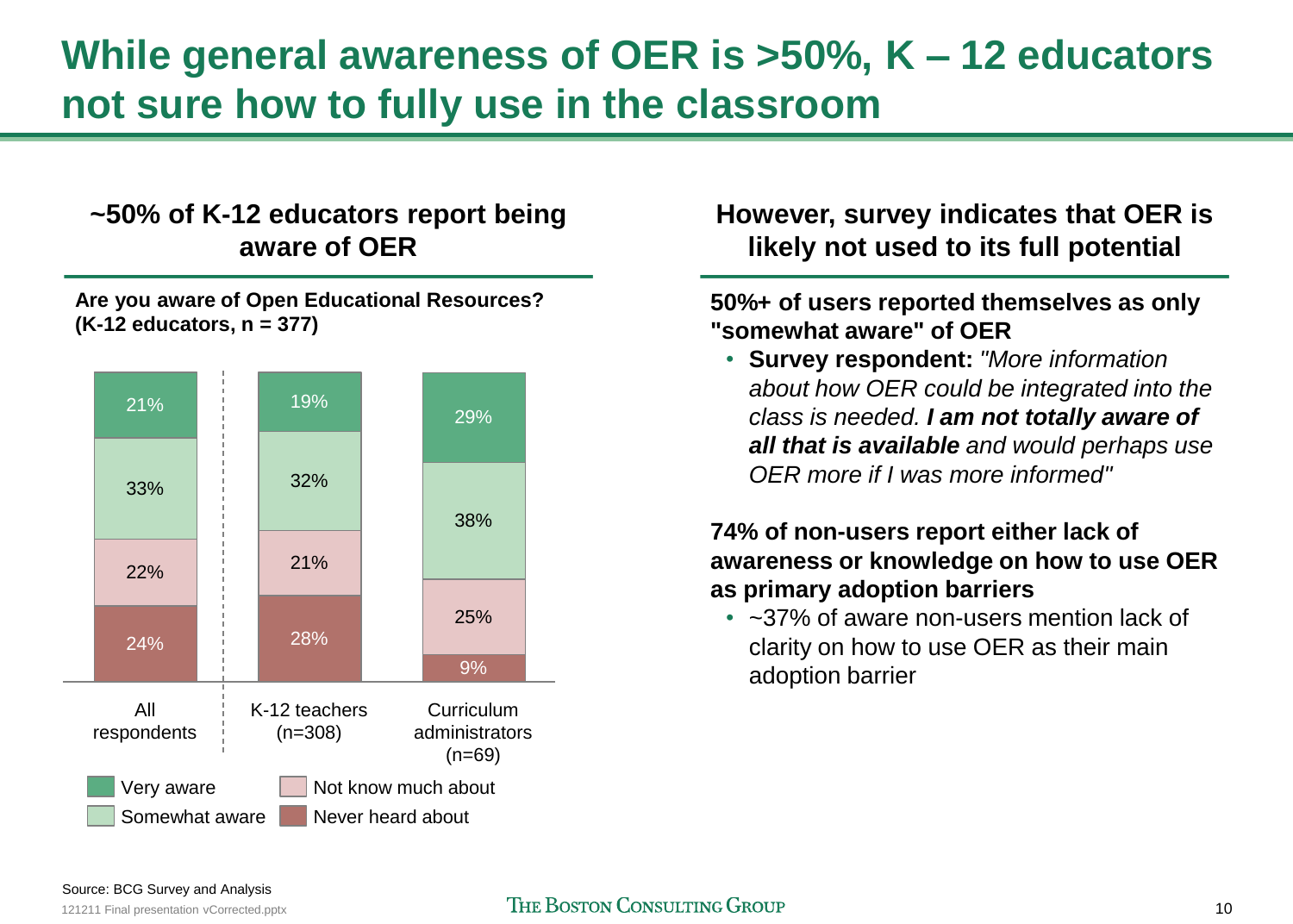# **In higher education, while awareness among academic officers high, many professors remain unaware of OER**

### **Academic officers seem highly aware of OER**

**Babson OER awareness survey for universities and colleges, 2011 (n = 2,500+ higher ed academic leaders)**



### **Professors interviewed also expressed limited knowledge of OER**

#### **Most interviewees were not aware of OER**

- Aware respondents unable to recognize major OER providers
- **Professor and Chair of Department:** *"I am using some online open resources but I didn't know that I could find open textbooks"*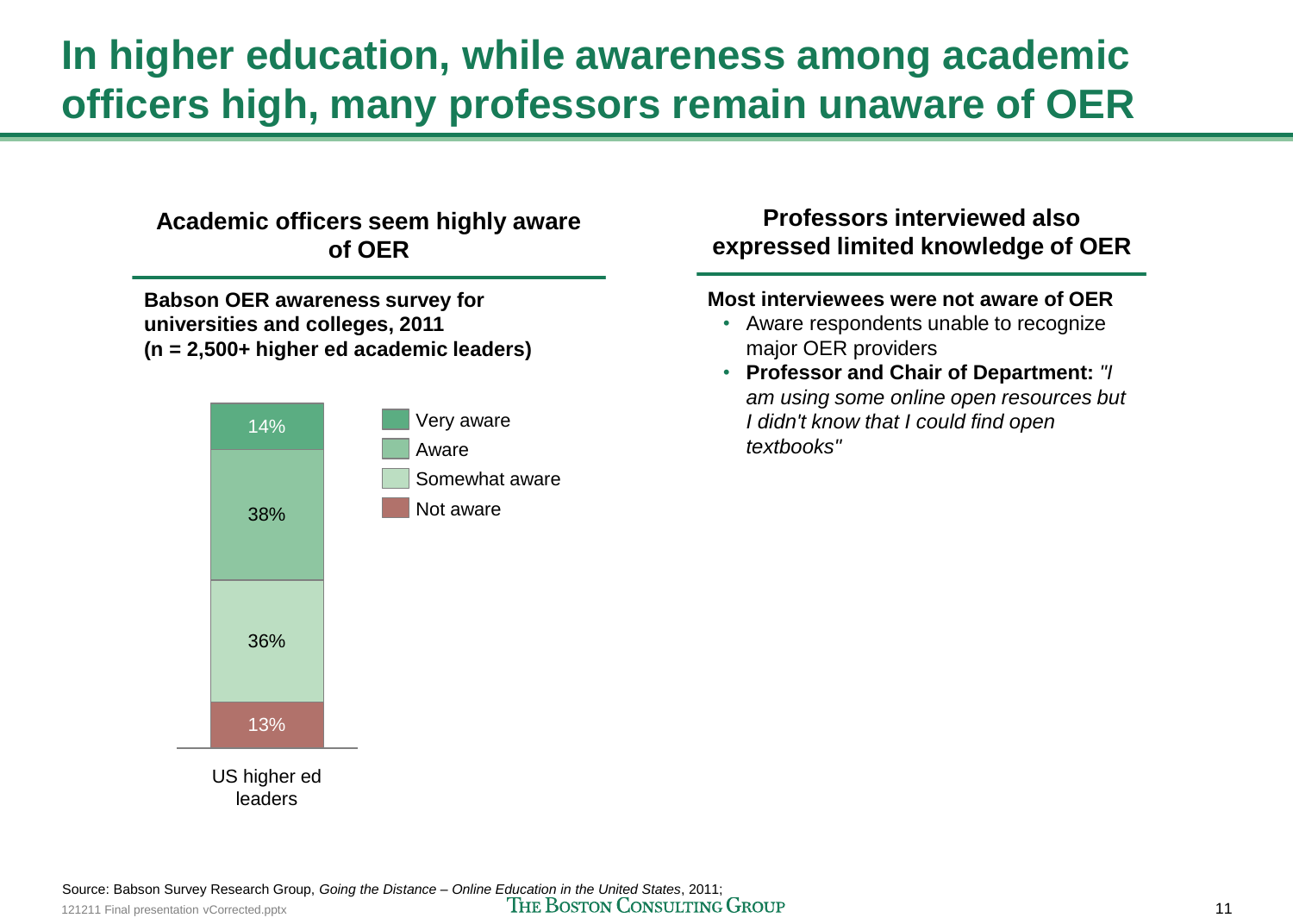# **Educator survey indicates that supplemental usage moving into mainstream - but primary material lagging**

**BCG survey indicated up to 40% of educators using OER as supplemental, v. ~10% using primary<sup>1</sup>**

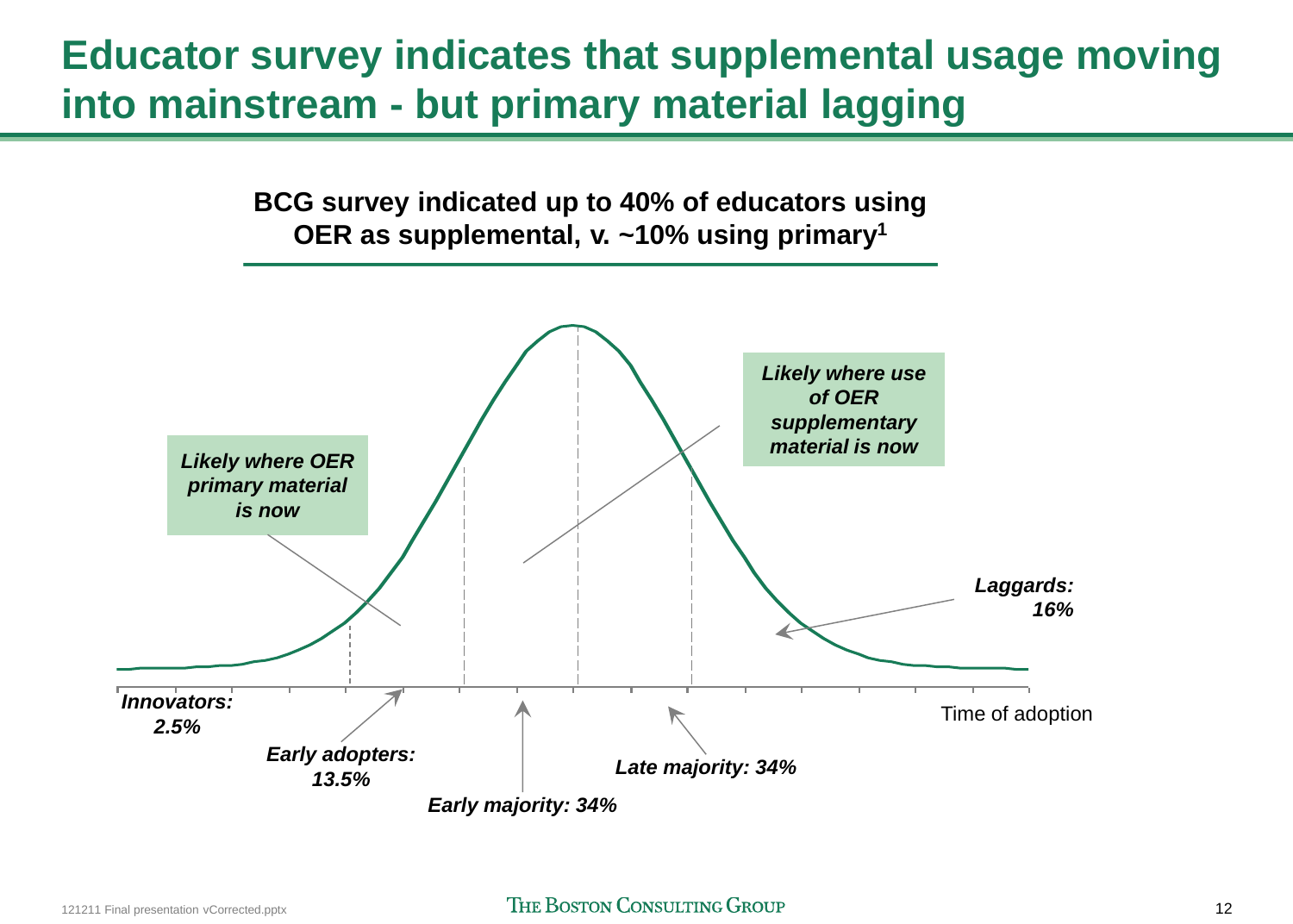# **Existing procurement processes favor traditional materials**

Policy changes could spur adoption at  $K - 12$  level

### **Some states have policies in place that favor physical textbooks**

- e.g., Williams Act in California requires each student to have materials at school and to take home
- e.g., Florida content distribution system requires physical materials (books, CD-ROMs, etc.)

### **Long RFP processes make it difficult for OER to even be considered**

- Can require bidder to post a bond
- Applications often lengthy and timeconsuming

### **Districts fear losing funding if they go with lower-cost option (e.g., OER)**

**Even if policy is changed, may need to overcome inertia and cultural preference for traditional material**

*"When a state goes to say, "We need a new textbook," there's no one [from the OER space] who's able to bid on that RFP. The acquisition model isn't built to accept free."*

—Policy influencer

*"If OER were asked to go before a committee from reviewers to discuss the content, who would defend it?"* —Policy influencer

*"Many purchasers fear that if they move to OER, then they could lose the funding they previously had allotted for textbooks."*

—Content creator

*"K-12 is much more corrupt—backroom deals make it really difficult."*

—Content creator

*"Even at community colleges, the current distribution model favors current publishers—not necessarily in the same way as with districts, but professors do not often exercise their right to choose materials."*

—Policy influencer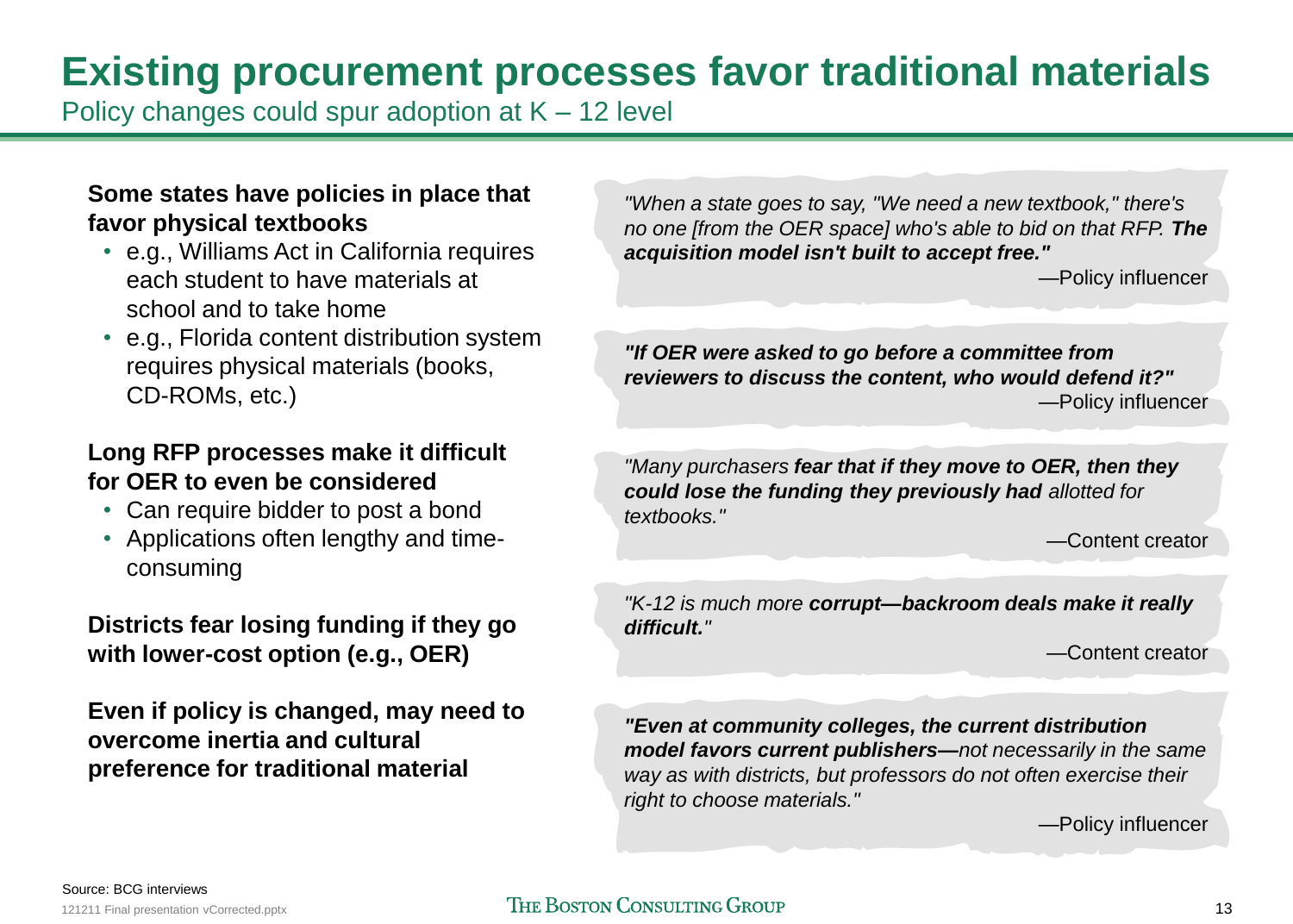# **Lack of clarity around teacher IP complicates ability to create, remix, and share**

## **Experts unclear on who actually owns K-12 teachers' IP**

*"It's unclear on who owns IP, but the answer I often get is that teachers are public employees (not of the state but of the local school district)—so the district owns the IP unless it's been specifically negotiated."*

*—*Policy influencer

*"I found that teachers were reluctant to sign waivers to provide material as OER, since they didn't think they were actually permitted to share through Creative Commons."*

*—*Educator and policy influencer

# **While states are legislating, still unclear if they have the authority**

### **Utah passed policy in 2009 around teacher ability to cede to the commons**

- Utah State Education Board allowed teachers to license educational materials under a Creative Commons license
- However, according to some, Utah's law merely aspirational, does not have a binding effect

**Virginia passed HB 1941 in 2009 directing the development of a state IP policy, but unclear if further policy followed**

**Tracking policies would involve either going district-by-district or working through teacher unions**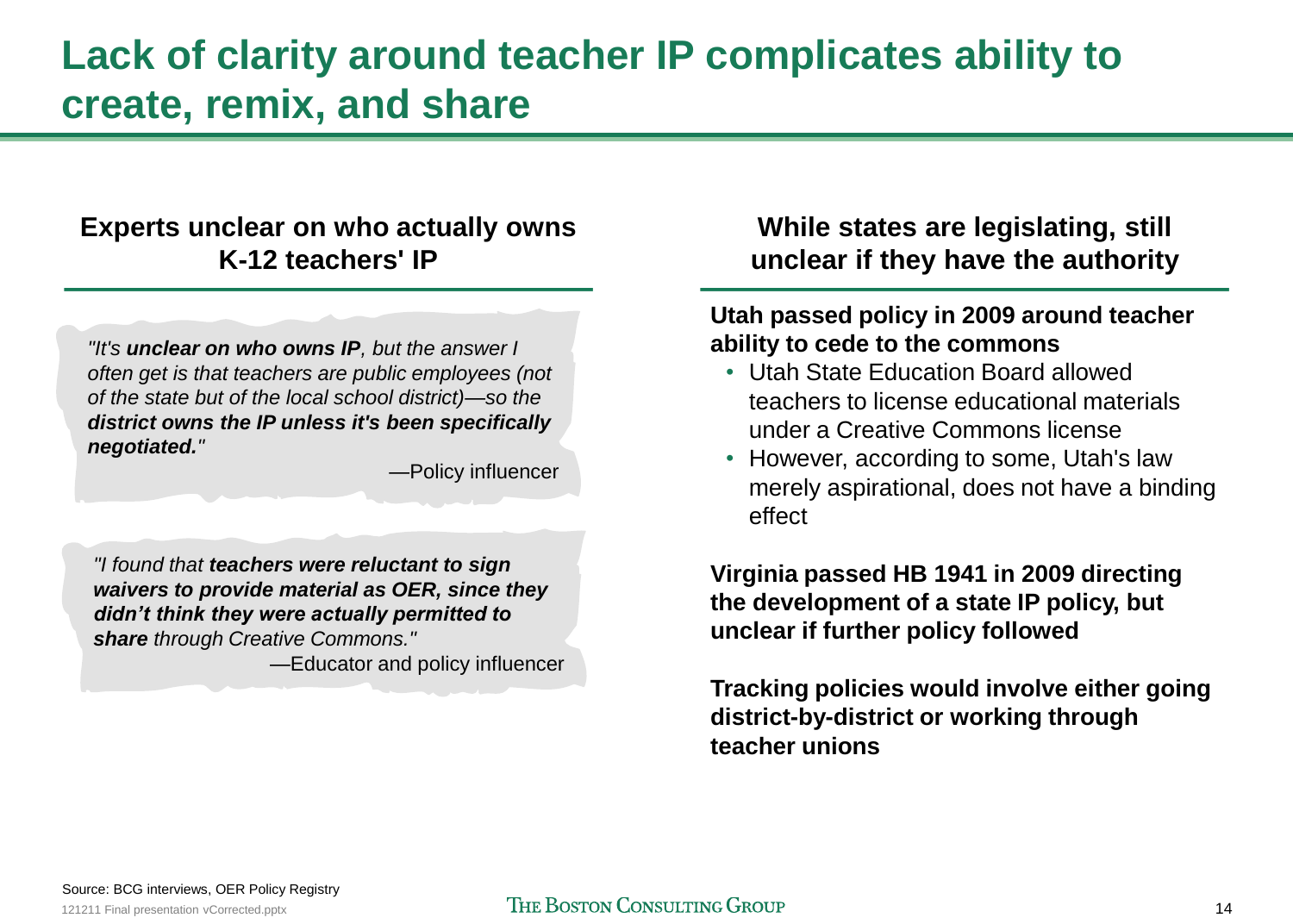# **Further considerations as the ecosystem evolves**

# **Tracking a core set of metrics consistently will provide a deeper understanding of the OER ecosystem over time:**

- Key enablers could identify where movement is progressing quickly and where it is lagging
- Potential for lagging metrics to also signal previously unidentified risks to the ecosystem

# **As OER continues to grow, it will remain important to validate quantitative metrics with a broader understanding of OER's progress and its role in improving learning outcomes and accessibility to educational materials**

- Key metrics and their targets could evolve, particularly along dimensions that are presently tracked through largely qualitative metrics
- While perceived quality should be measured over time, direct research on OER's efficacy would validate this metric while also encouraging adoption

# **For more information, please contact BCG's Education practice:**

- Jean-Manuel Izaret, [izaret.jean.manuel@bcg.com](mailto:izaret.jean.manuel@bcg.com)
- Joanne Wilson, [Wilson.Joanne@bcg.com](mailto:Wilson.Joanne@bcg.com)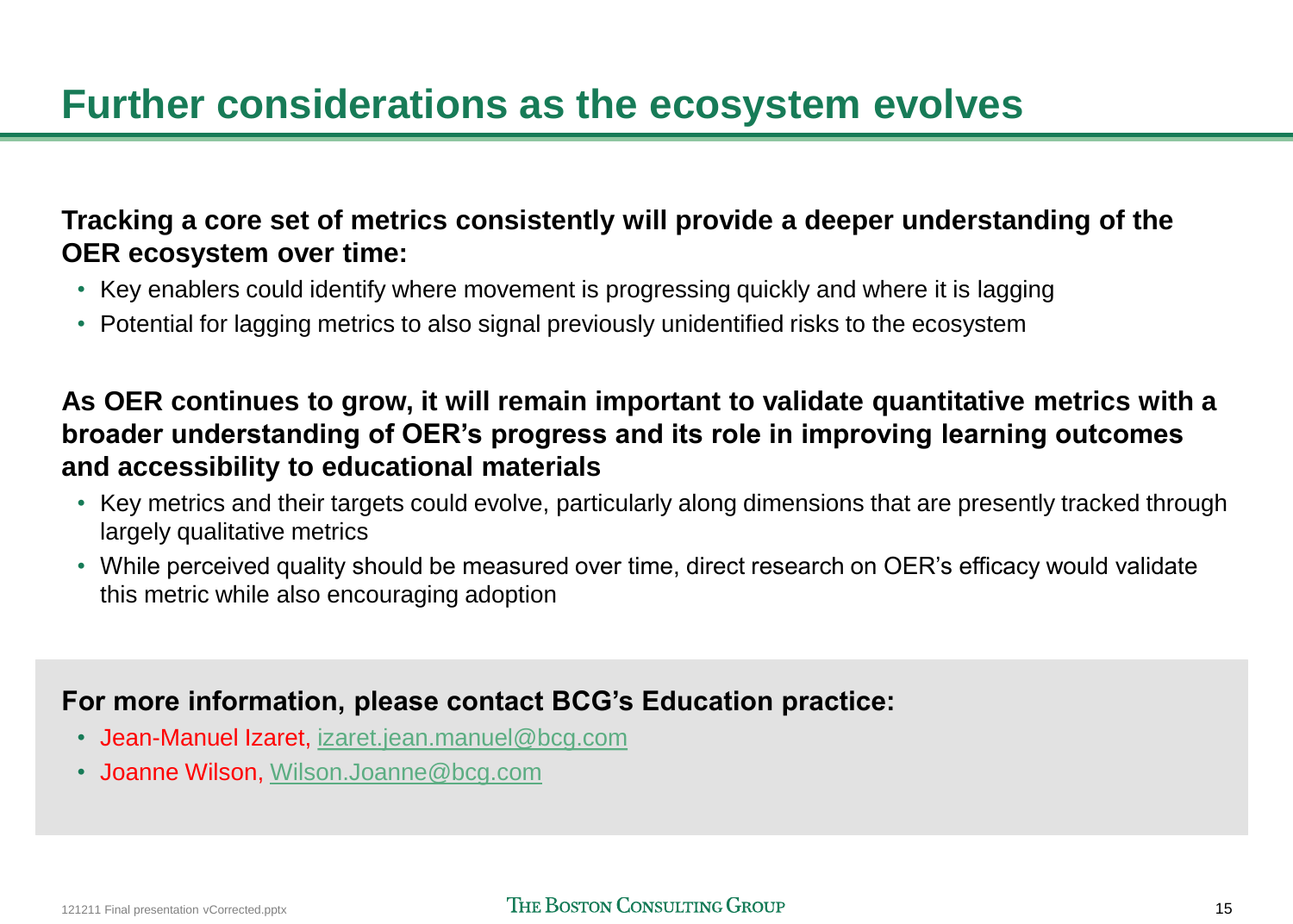# **Disclaimer**

*The materials contained in this presentation are designed for the senior management of the Education Program of the William and Flora Hewlett Foundation ("the Client") to identify a specific set of high level metrics to help the Client make the judgment that OER is moving into the mainstream. These materials serve only as the focus for discussion and are incomplete without the accompanying oral commentary and may not be relied on as a stand-alone document. BCG has used public and/or confidential data and assumptions provided to BCG by the Client which BCG has not independently verified. Changes in the underlying data or operating assumptions will clearly impact the analyses and conclusions. Further, BCG has made no undertaking to update these materials after the date hereof notwithstanding that such information may become outdated or inaccurate. No person or entity which is not the Client ("Third Party") may, and it is unreasonable for any Third-Party to, rely on these materials for any purpose whatsoever. To the fullest extent permitted by law (and except to the extent otherwise agreed in a signed writing by BCG), BCG shall have no liability whatsoever to any Third-Party, and any Third-Party hereby waives any rights and claims it may, have at any time against BCG with regard to the services, this presentation or other materials, including the accuracy or completeness thereof. Receipt and review of this document shall be deemed agreement with and consideration for the foregoing.*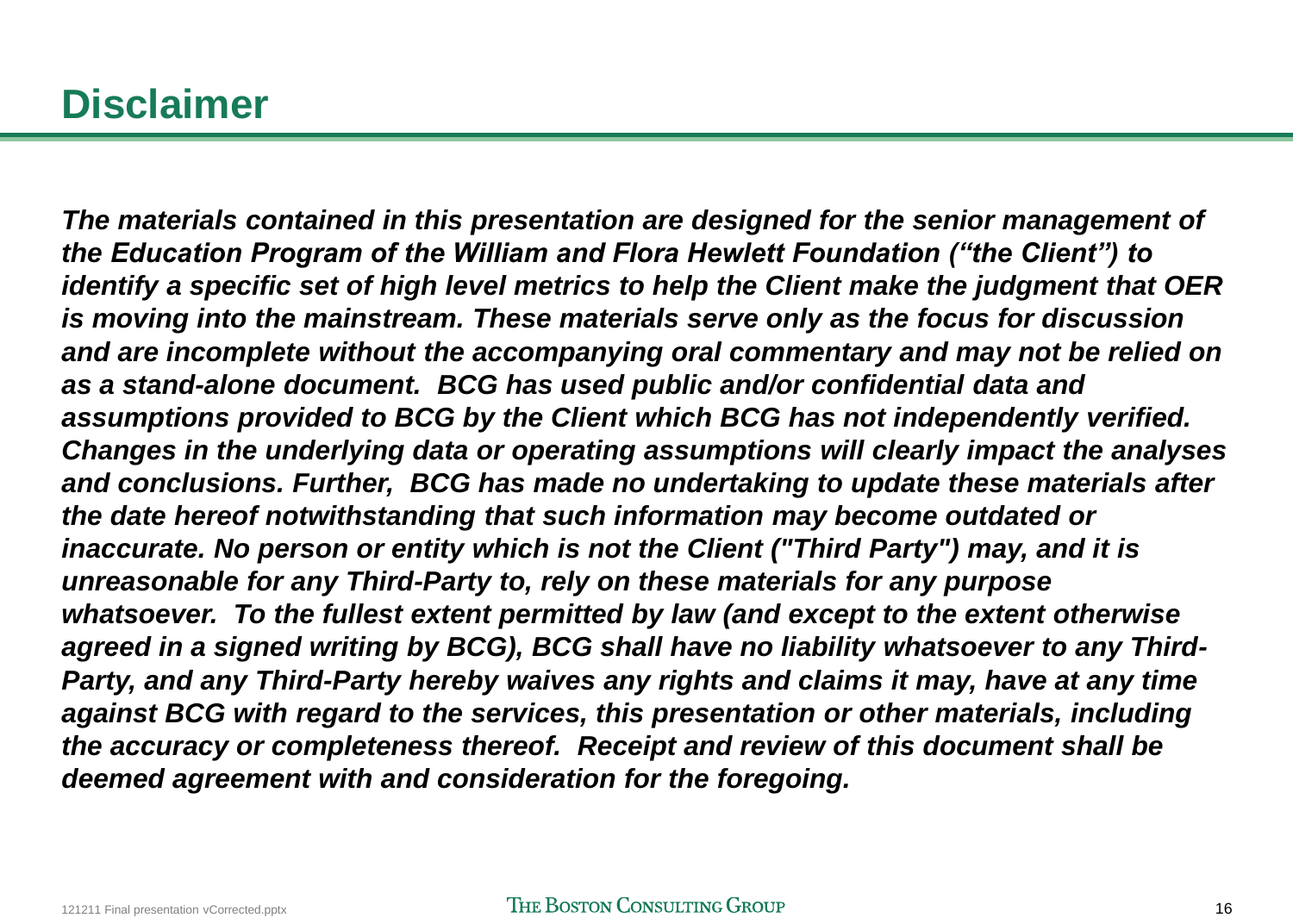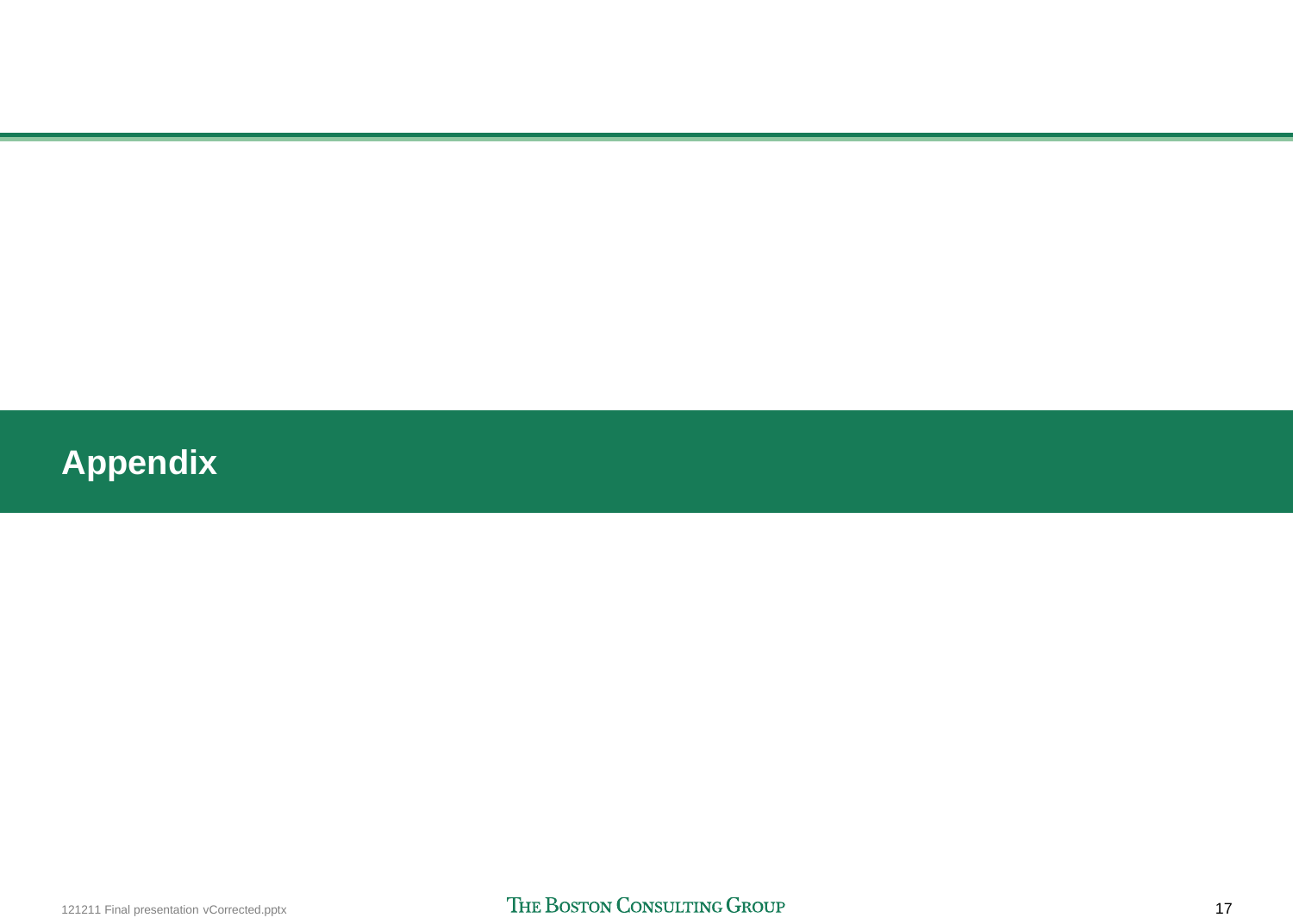# **Qualitative interviews**

**38 interviews completed over course of engagement**

### **Interviews evenly split between experts in supply, demand, and policy, including:**

- Funders
- Content creators, both for- and non-profit
- Teachers and community college professors
- School administrators
- Policy experts and advocates

# **Quantitative survey**

### **Survey instrument launched online from November 13 – 20, 2012**

• Conducted by Harris Interactive and targeted to designated educators panel

### **Captured 377 qualified responses:**

- 308 K-12 teachers
- 69 curriculum decision makers / administrators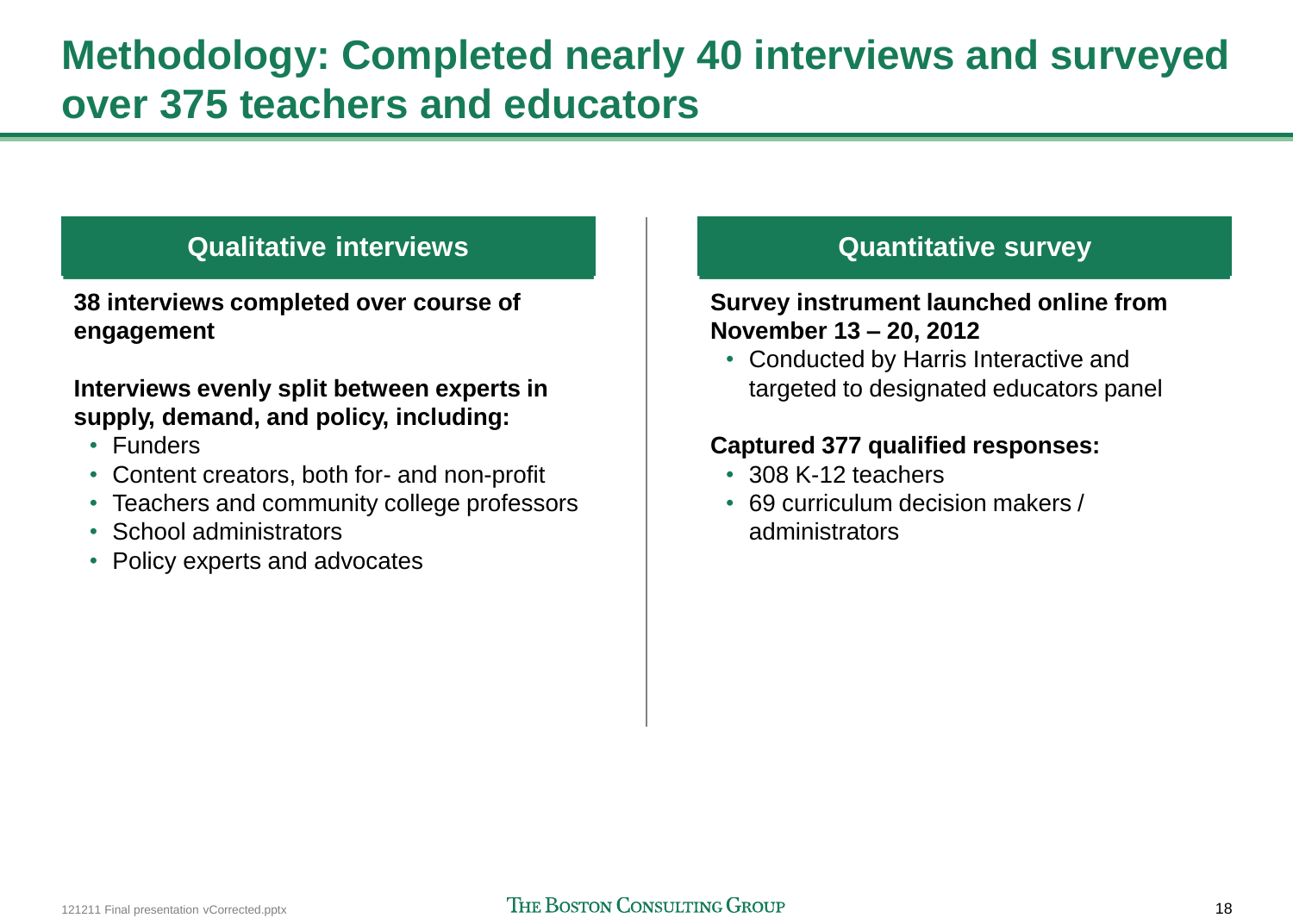# **Time constraints and lack of awareness impede adoption, while efficacy and quality could be major accelerators**

**Proof of efficacy and quality biggest drivers to accelerating adoption**

# **Lack of awareness and clarity on use cases main barriers to adoption**

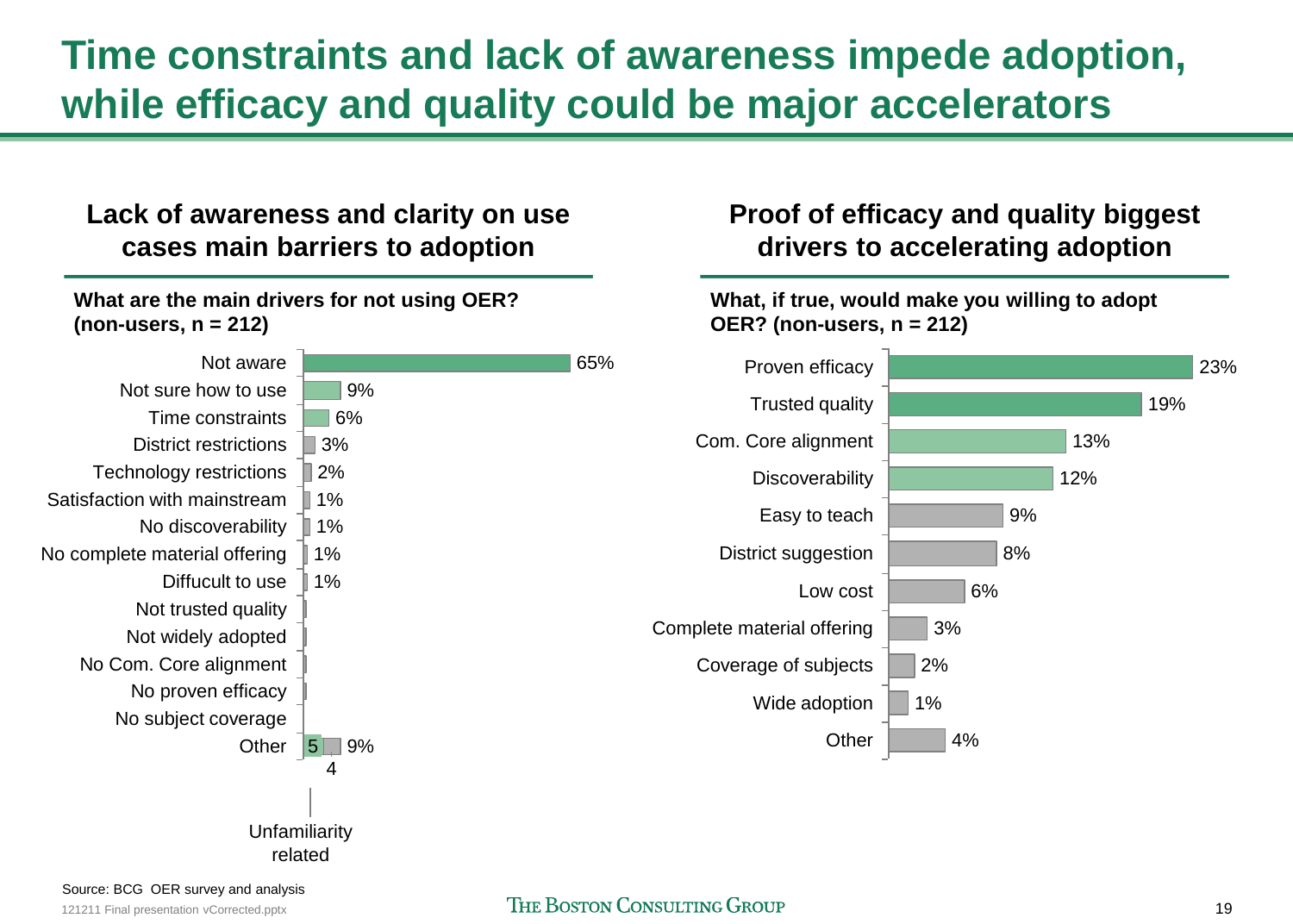# **Current users adopting broad range of OER resources due to their flexibility and attractive cost profile**



**Broad range of resources used**

### **Educators are adopting mainly for flexibility to adapt the content and low cost**

**Which is the most important reason why you use Open Educational Resources? (K-12 educators using OER, n = 165)**



#### Source: BCG OER survey and Analysis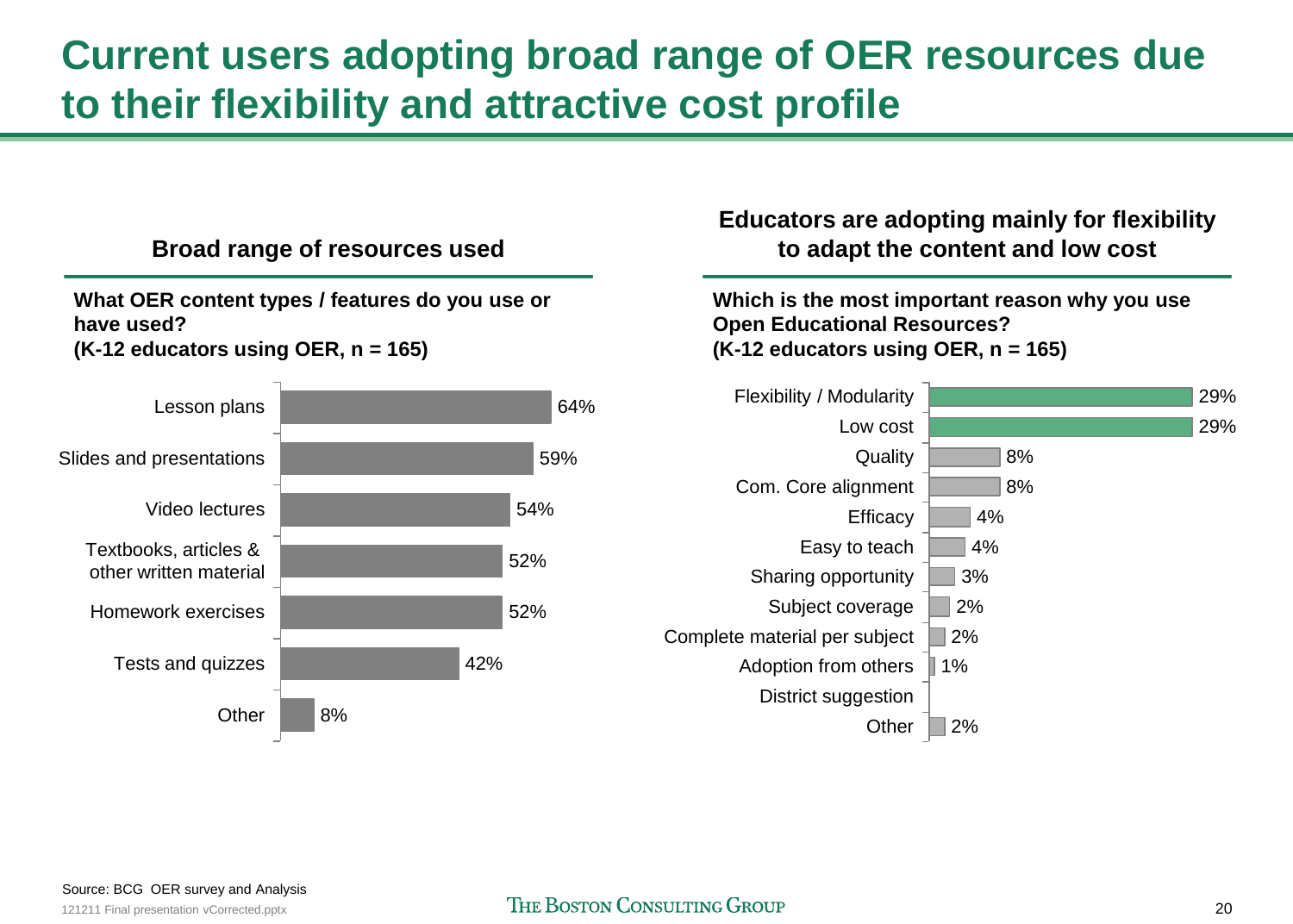# **Educators are satisfied with OER usage and expect to continue using in the future**

# **Overall, educators are**

**Which of the following statements best describes how you expect to use OER over the next 3 years? (users, n = 165)**



### **satisfied with OER usage Satisfaction levels high across multiple dimensions**

**How satisfied are you with Open Educational Resources along the following dimensions? (users, n = 165)**